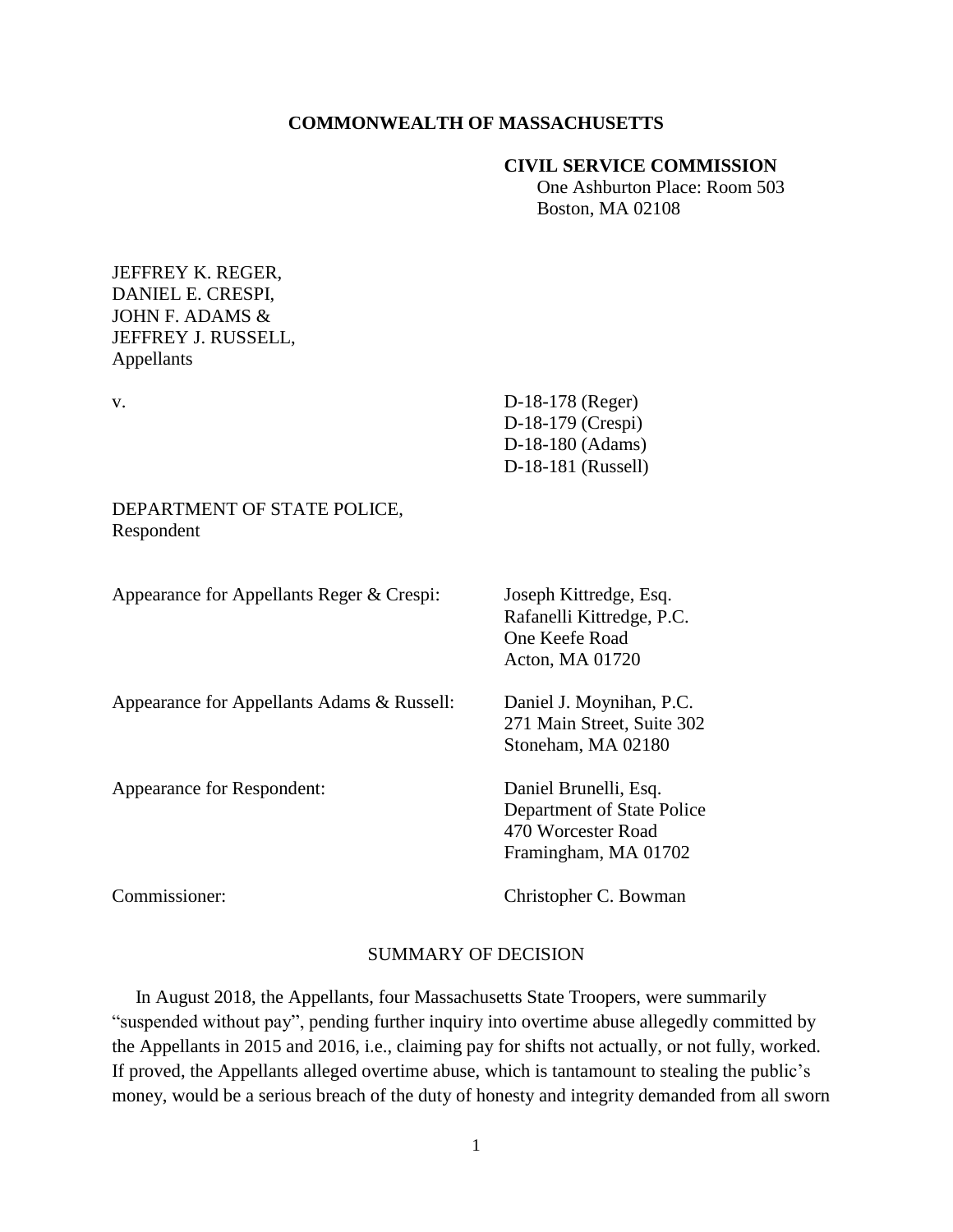law enforcement officers, and the Civil Service Commission would not serve as a safe haven for those proven to be engaged in such misconduct. That, however, is not the issue presented to the Commission here. Rather, the issues before the Commission are: a) whether, prior to being suspended, the Troopers were provided with due process; and b) whether the Troopers have a right of appeal to the Commission. A review of the entire record and, in my opinion, a correct reading of the law, shows that the Troopers have *not* been afforded due process and *do* have a right of appeal to the Commission.

 The Troopers were suspended without pay on two days' notice, after a "hearing" by a State Police Duty Status Board, at which no testimony or evidence was taken other than identification of the implicated number of shifts and time frames involved. The Appellants requested a further hearing before the Colonel in charge of the Department, but, as of the date of the full hearing before the Commission, no such hearing had been held, the Appellants had not been provided with all of the evidence collected by the Department to substantiate their alleged abuse, no criminal charges had been preferred and the Appellants' "duty status" remained "suspended without pay" for the foreseeable future.

 The Appellants appealed to the Commission, alleging that the Department's actions violated their statutory rights as tenured State Troopers to be able to defend themselves at a prior evidentiary hearing, at which the Department must first establish just cause, before they can be suspended or discharged, with further recourse to appeal any discipline for another de novo hearing before the Commission. Over the objection of the Department, and under the authority granted to the Commission pursuant to G.L.c. 22C,  $\S$  13 and G.L c. 31,  $\S$  42 &  $\S$  43, the Commission takes jurisdiction of these appeals, sets aside the Appellants' suspensions without pay, and orders the Department to reinstate the Appellants to paid status and to impose no further suspension or other discipline until the Appellants have been afforded their statutory right to a just cause hearing.

 Nothing in this Decision prevents the Department from duly completing its investigation and, after affording the Appellants their statutory right to a just cause hearing, imposing appropriate discipline for any misconduct that the preponderance of the evidence establishes. Nor does this Decision affect the Department's right, as expressly authorized by G.L.c.30, § 59, to remove any Appellant from the payroll should they be indicted for misconduct in office.

## DECISION

#### *Procedural History related to Civil Service Commission Appeals*

1. On September  $17<sup>th</sup>$ ,  $18<sup>th</sup>$  and  $21<sup>st</sup>$ ,  $2018$ , Jeffrey Reger, Daniel Crespi, John F. Adams and Jeffrey J. Russell (the Appellants), all Troopers with the Department of State Police (Department), filed appeals with the Civil Service Commission (Commission), contesting whether the State Police had just cause to suspend them without pay, effective August 15,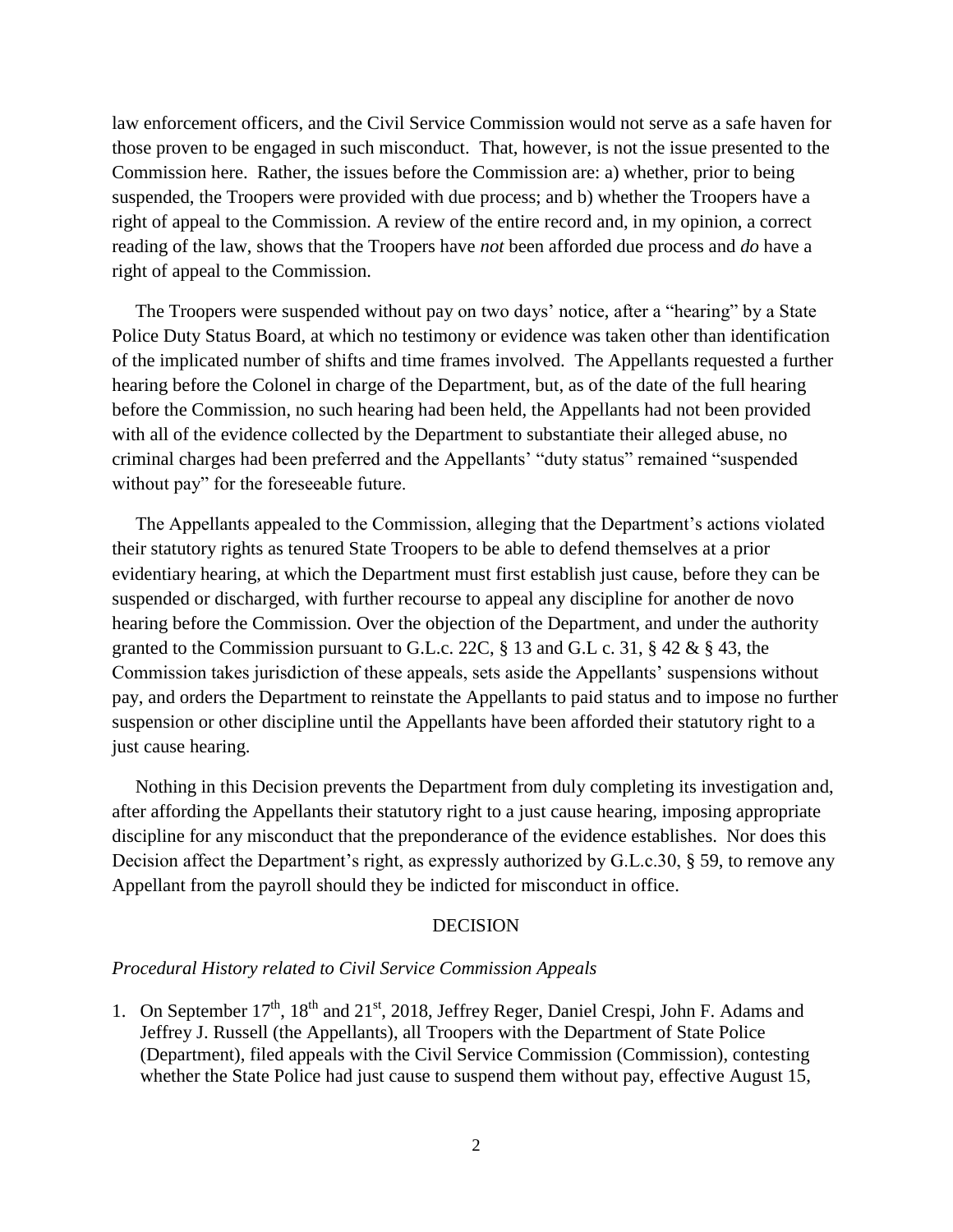2018 (G.L. c. 31, § 43 Just Cause Appeals) and alleging that the Department failed to follow proper procedural requirements (G.L. c. 31, § 42 Procedural Appeals) (See Appeal Forms).

- 2. On October 16, 2018, I held a pre-hearing conference which was attended by the Appellants, their counsel, counsel for the State Police and representatives of the State Police Association of Massachusetts (SPAM).
- 3. As part of the pre-hearing conference, the State Police submitted four (4) identical motions to dismiss the Appellants' appeals, arguing that the Commission lacks jurisdiction on " … any result that stems from a Duty Status hearing …" which is the case here.
- 4. Counsel for the Appellants argued that the Commission does have jurisdiction to hear appeals from Troopers who receive unpaid suspensions and argued that the Commission should deny the motions and proceed with the scheduling of a full hearing, including a discovery schedule.
- 5. Consistent with the discussion at the pre-hearing conference, the Appellants had until October 24, 2018 to submit an opposition to the motions to dismiss; and a motion hearing was scheduled.
- 6. On October 24, 2018, the Appellants submitted their oppositions to the Department's motions to dismiss.
- 7. On October 26, 2018, I held a motion hearing, which was digitally recorded, at the offices of the Commission and heard oral argument from all parties.
- 8. After reviewing the parties' briefs and oral arguments, I denied the Department's motions to dismiss and scheduled a full evidentiary hearing regarding the Appellants' appeals.
- 9. On November 23, 2018, the Department filed motions for reconsideration regarding my decision to deny the Department's motions to dismiss the Appellants' appeals.
- 10. On November 28, 2018, the Appellants filed oppositions to the Department's motions for reconsideration.
- 11. On November 29, 2018, I commenced a digitally-recorded full, evidentiary hearing at the offices of the Commission. Present were: counsel for the Department; counsel for the Appellants; and the Appellants.
- 12. At the outset of the full evidentiary hearing, I denied the Department's motions for reconsideration.
- 13. Counsel for the Department stated that it would not be presenting any evidence (i.e. no witnesses, exhibits) as the Department maintained that the Commission has no jurisdiction to hear the instant appeals.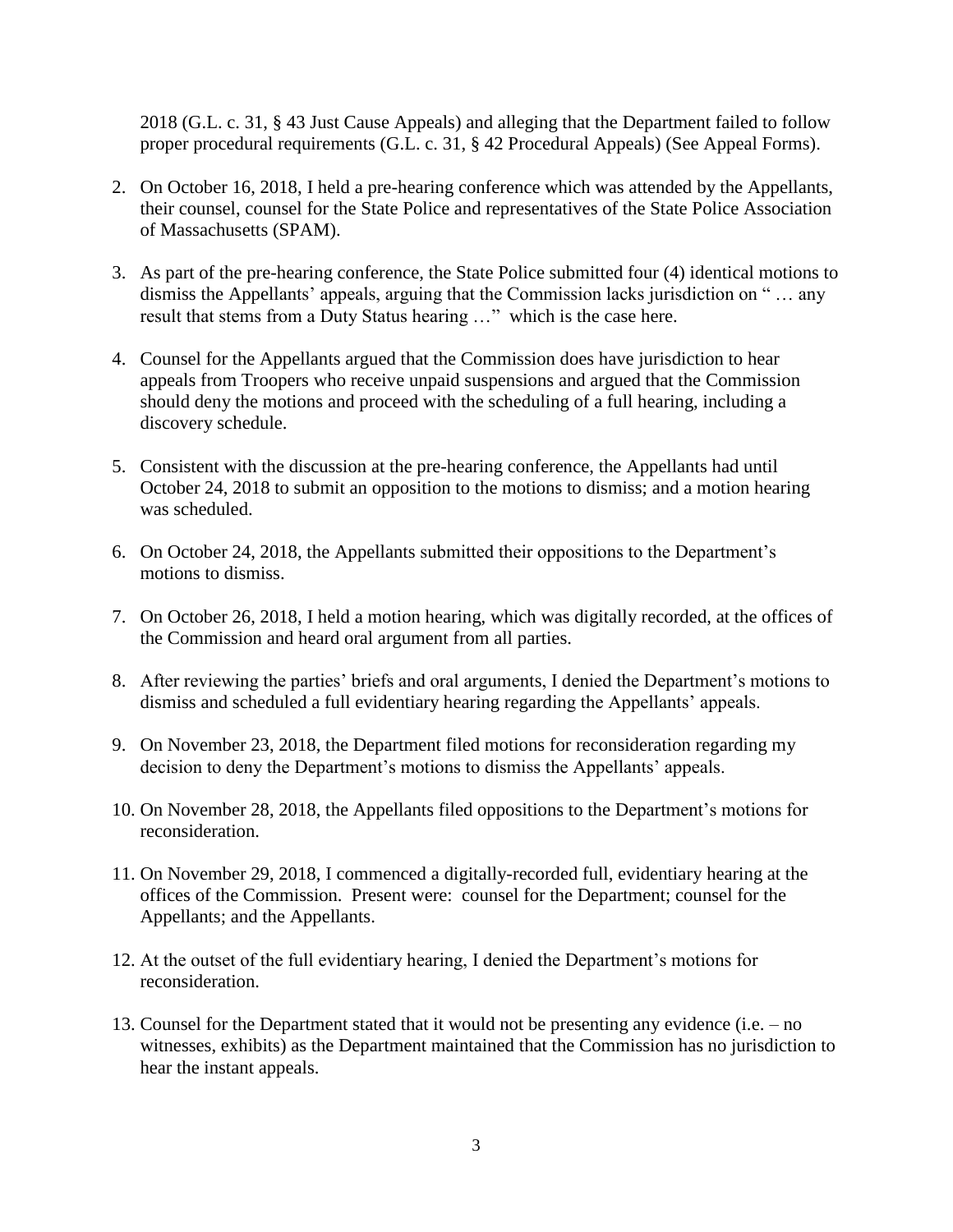- 14. Counsel for the Appellants stated that, since the burden of proof is on the Respondent, they would not be presenting any exhibits or witnesses.
- 15. All parties submitted post-hearing briefs.

# *Findings of Fact*

Based on the briefs, statements made at the motion and full hearing, and a full review of the record, the following facts appear to be undisputed, unless otherwise noted:

1. The Appellants are all Troopers with the Department of State Police with the following appointment dates:

| A. Jeffrey K. Reger:   | November 1, 2004; |
|------------------------|-------------------|
| B. Daniel E. Crespi:   | March 4, 2002;    |
| C. John F. Adams:      | June 15, 2000;    |
| D. Jeffrey J. Russell: | March 4, 2002.    |

- 2. On or around August 13, 2018, each of the Appellants was informed via phone that they were being placed on paid administrative leave and a "duty status hearing" was scheduled for August 15, 2018.
- 3. By letters dated August 14, 2018, Appellants Reger and Crespi were informed that they were the subject of an Internal Affairs Investigation as a result of an Audit of the former "Troop E" (which was primarily responsible for patrol of the Mass. Turnpike) for the years 2015 and 2016.
- 4. The August 14, 2018 letter to Trooper Reger stated in part that: " … it appears that you were not present for seven (7) Community Action Team (CAT) overtime patrols in 2015 and not present for thirty-two (32) CAT overtime patrols in 2016. Additionally, it appears that you were partially present for nine (9) CAT overtime patrols in 2015 and fourteen (14) CAT overtime patrols in 2016. Also, it appears that you secured early from your assigned Evening Shift CAT patrol early on eight (8) occasions in 2015 and eighteen (18) occasions in 2016." (Attachment B to Reger's Opposition to Motion to Dismiss)
- 5. The August 14, 2018 letter to Trooper Crespi stated in part that: " … it appears that you were not present for sixty-six (66) Community Action Team (CAT) overtime patrols in 2015 and seventy-one (71) CAT overtime patrols in 2016. Also, it appears you were only partially present for fifteen (15) CAT overtime patrols in 2015 and twenty-six (26) CAT overtime patrols in 2016. Additionally, it appears you secured early from your assigned Evening Shift CAT patrol on fifty-one (51) occasions in 2015 and on sixty-five (65) occasions in 2016." (Attachment B to Crespi's Opposition to Motion to Dismiss)
- 6. Similar letters for Appellants Adams and Russell are not included in the record before the Commission. However, internal to/from memos dated August 9, 2018 are included in the record and outline the allegations against each trooper.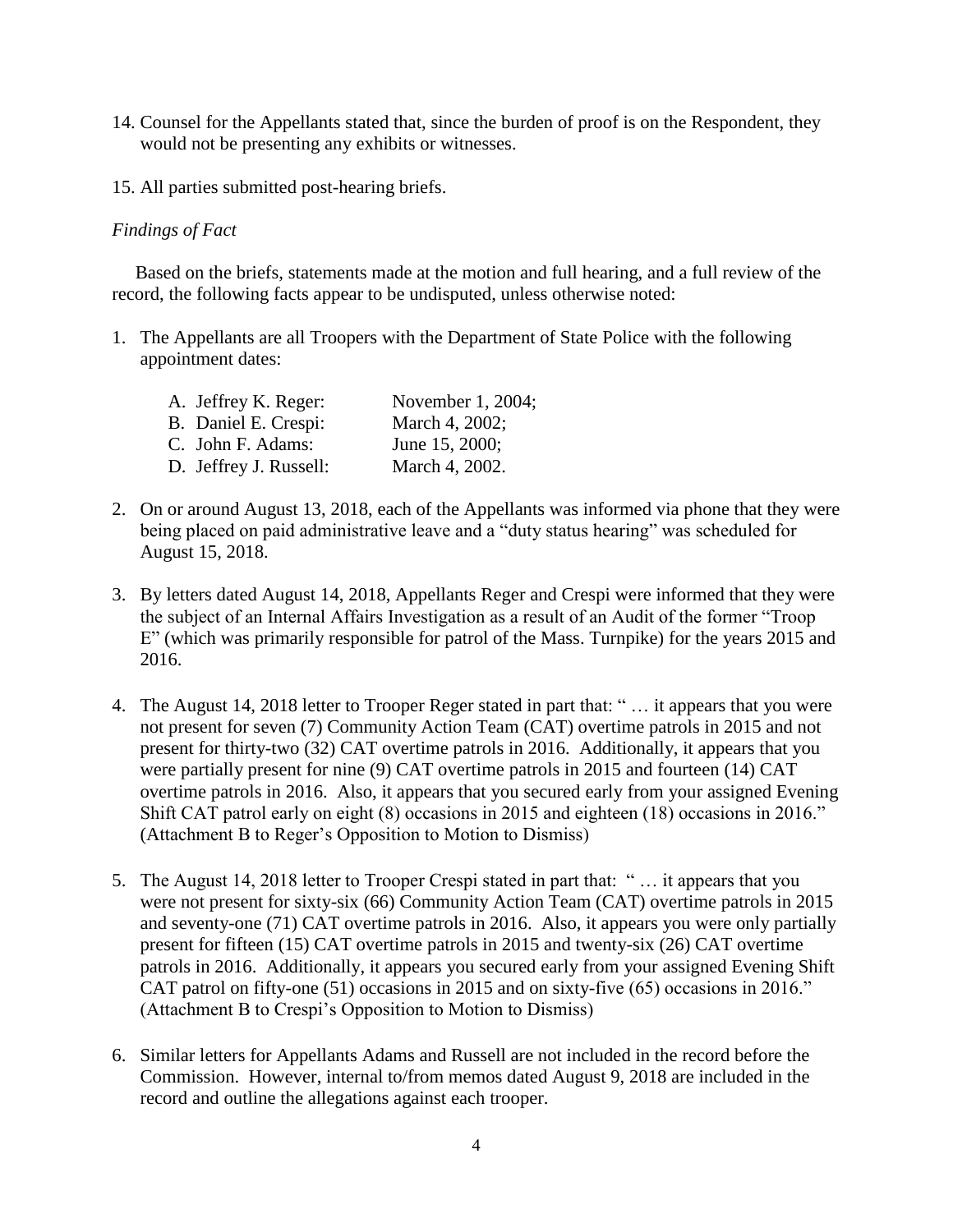- 7. The August 9, 2018 to/from memo regarding Trooper Adams stated in part that: " … As a result of conducting an audit of the Troop E overtime to include Community Action Team (CAT) overtime patrols, irregularities were discovered involving Trooper John F. Adams. Specific examples include, but are not limited to, the following: Based upon an examination of CJIS … history and the Department radio affiliation data, it appears that Trooper Adams was not present for six (6) CAT overtime patrols on [dates in January – March 2015]. Additionally, it appears Trooper Adams left his assigned eve-shift CAT patrol early by securing prior to 11:00 P.M. on seven occasions ..." (Attachment A to Appellant Adams's Opposition to Motion to Dismiss)
- 8. The August 9, 2018 to/from memo regarding Trooper Russell stated in part that: " … it appears that Trooper Russell was not present for thirty-one (31) CAT overtime patrols on [various dates in 2015] … was only partially present for eleven (11) CAT overtime patrols on [various dates in 2015] … left his assigned eve-shift CAT patrol early by securing prior to 11:00 P.M. on twenty-eight (28) occasions on [various dates in 2015]." The to/from also states that "it appears" that the same discrepancies occurred in 2016, allegedly not present for 26 overtime patrols, only partially present for 26 overtime patrols and left shift early on 12 occasions. (Attachment A to Appellant Russell's Opposition to Dismiss)
- 9. On August 15, 2018, the Appellants learned that their licenses to carry a firearm (LTCs) had been suspended. All of the Appellants have appealed this LTC revocation decision to District Court.
- 10. Also on August 15, 2018, a "duty status hearing" was held by the "Duty Status Board" regarding each of the Appellants. Other than the to/from memos referenced above, no testimony or other additional evidence was presented at the duty status hearing.
- 11. At the conclusion of the duty status hearings, each Appellant, effective immediately, was "suspended without pay." (Department Motion to Dismiss)
- 12. Each of the Appellants filed an appeal with the Department for a hearing by the Colonel.
- 13. In connection with their request for hearing by the Colonel, the Appellants made discovery requests for disclosure of the evidence that, among other things, could establish whether or not they were present and performing the shifts as they had reported and for which they were paid.
- 14. As of the date of the full hearing before the Commission, the Department had offered to allow the Appellants to review the documents on-site at the Department, but had not agreed to provide any further discovery.
- 15. Each of the Appellants filed an appeal with the Civil Service Commission. In addition to asking what discipline is being appealed, Commission appeal forms also ask: "Are you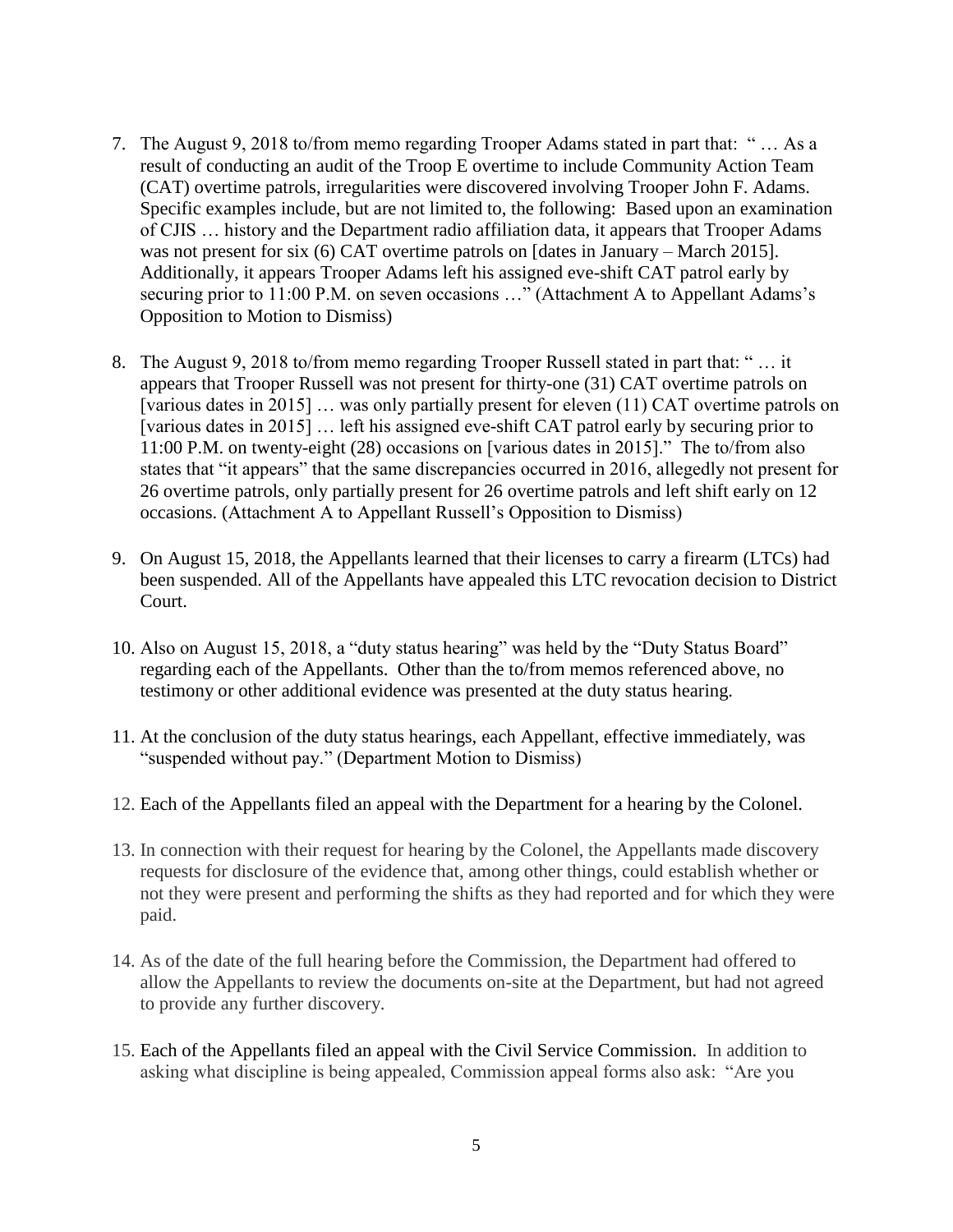alleging that the Respondent failed to follow any procedural requirements?" Each of the Appellants answered "Yes" on their individual appeal forms.

16. As of the date of the full hearing, no criminal charges had been filed against any of the Appellants.

# *Applicable Law*

The Appellants brought these appeals to the Commission, invoking the jurisdiction granted to the Commission to review discipline imposed on uniformed members (Troopers) of the Department, set forth in Section 13 of Chapter 22C, which provides:

"*Any uniformed member of the state police who has served for 1 year or more and against whom charges have been preferred shall be tried by a board to be appointed by the colonel or, at the request of the officer, may be tried by a board consisting of the colonel. Any person aggrieved by the finding of such a trial board may appeal the decision of the trial board under sections 41 to 45, inclusive of chapter 31*. A uniformed officer of the state police who has been dismissed from the force after trial before such a trial board, or who resigns while charges to be tried by a trial board are pending against him, shall not be reinstated by the colonel." (*emphasis added*)

G.L.c. 22C, § 13, enacted by St.1991, c.412, § 22, as amended by St. 2002, c.43.

 The current version of Section 13 contains the same first sentence providing for trial board adjudication of Trooper disciplinary charges, but the original version contained in the 1991 legislation<sup>1</sup> provided that review of the Trial Board was taken by petition to the District Court:

" . . .Any person aggrieved by the finding of such trial board may within sixty days . . . file a petition in the district court . . . [*T]he court*, after such notice to the colonel as the court deems necessary . . .*shall review such findings and determine whether or not upon all the evidence such finding and punishment was justified.* . . . [T]*he court, in its discretion may direct that the record of the departmental trial board be supplemented by such additional evidence or testimony as the court deems necessary for a just resolution of such review. If the court finds that such finding and punishment was justified the action of the department trial board shall be affirmed; otherwise it shall be reversed and the petitioner shall be reinstated to his office without loss of compensation or other benefits. The decision of the court shall be final and conclusive upon the parties* . . . ." (*emphasis added*)

 The 1991 version of Section 13 tracks the procedures that had been in place since at least 1971, which had been interpreted to provide a relatively narrow standard of review. See

<sup>&</sup>lt;sup>1</sup> Chapter 412 of the Acts of 1991 was omnibus legislation consolidating the state police force with several other state law enforcement agencies and placed them all within the Department under the supervision and control of the colonel of the state police. The omnibus legislation exempted all officers from the requirement of Chapter 31 (civil service law) but does require that the "classification of such positions shall be subject to the provisions of section forty-five of chapter 30. See, G.L.c.22C,§10.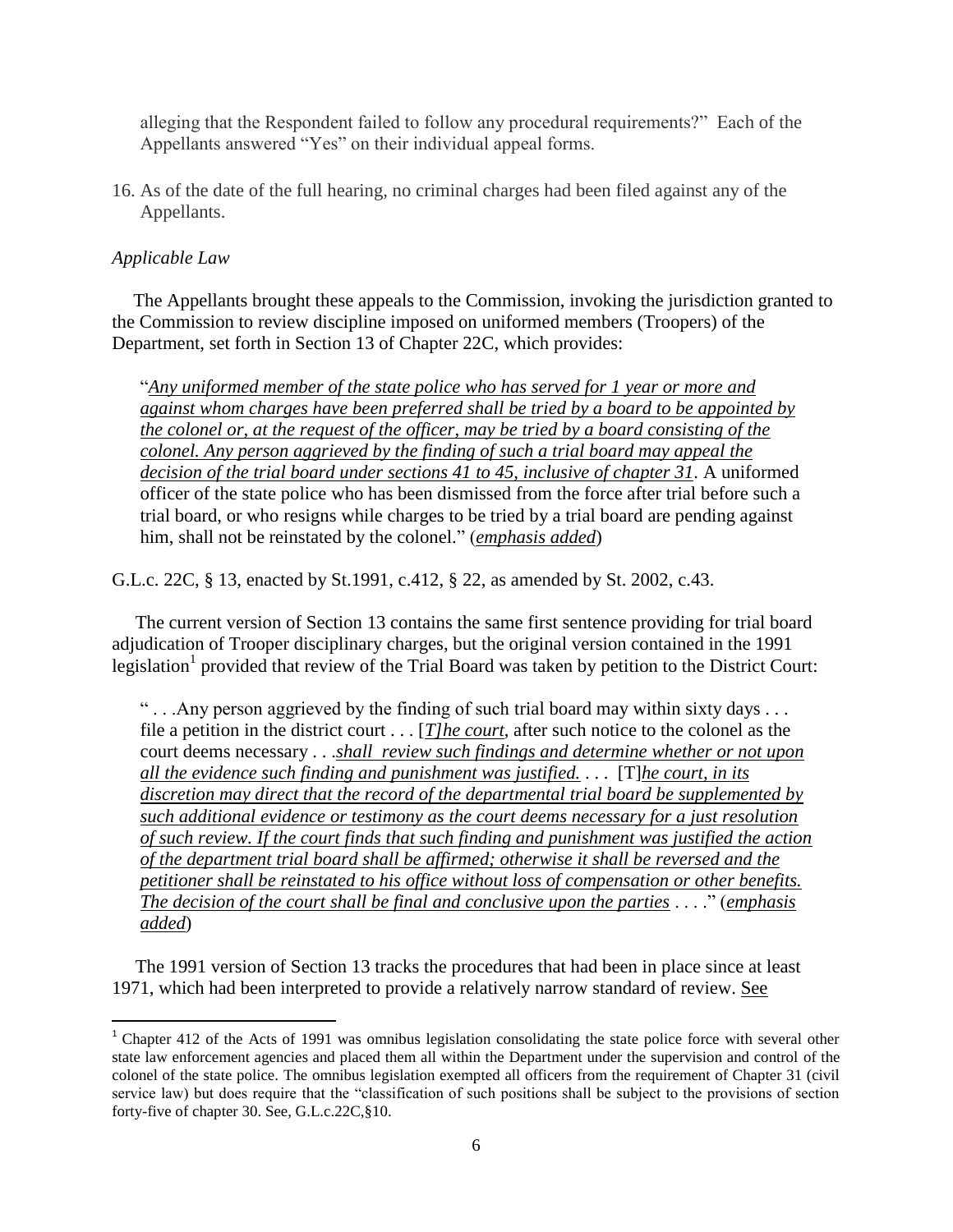Commissioner of Public Safety v. Treadway, 368 Mass. 155, 159 (1975). See also, Johnson v. Superintendent, Massachusetts State Police, 416 Mass. 616 (1993) (Section 13 granted District Court exclusive jurisdiction to review Trial Board Decisions); Concannon v. Commissioner of Public Safety, 324 Mass. 503 (1949) (limited review of prior version of disciplinary review board modeled after a military court martial).

The 2002 amendment that substituted the right of appeal to the Commission for District Court review, and incorporated the civil service rights and procedures contained within G.L. c. 31, § 41 through §45 ("inclusive") to State Police disciplinary matters, carried with it several significant changes. For example, the Commission gives de novo review of disciplinary decisions and the appointing authority (the Department) bears the burden of proving just cause for the discipline by a preponderance of the evidence presented to the Commission.<sup>2</sup> Other significant differences include: the parties are allowed broad latitude to call and subpoena witnesses; the Commission is a five-member board that decides all matters by majority vote after deliberation; the Commission's decisions are subject to judicial review and the Commission makes a verbatim record and publishes decisions that contain sufficient findings and conclusions to support that review; substantively, the Commission has the express power to modify discipline and to entertain and resolve complaints that an appointing authority failed to follow the procedural requirements, which include, among other things, the right to notice, prior hearing and a decision explaining the reasons for the discipline, before an employee may be "discharged, removed, suspended for a period of more than five days . . . [or] lowered in rank or compensation." See G.L.c. 31, § 41 through § 45.

The Department relies on separate provisions in Chapter 22C as authority for the actions taken against the Appellants. Specifically, G.L. c. 22C, § 3 & § 10 authorize the Colonel of the State Police, as the executive and administrative head of the Department, to promulgate "all necessary rules and regulations for the government of the department", and "subject to the provisions of [c.22C] and of chapter one hundred and fifty E [collective bargaining law] make rules and regulations for the force, including matters pertaining to the discipline [of officers]" G.L.c. 22C, § 10.

The Department's Rules and Regulations include Article 6, effective since February 1, 2001 entitled "Regulations Establishing Disciplinary Procedures and Temporary Relief from Duty".

 $\overline{a}$ 

<sup>&</sup>lt;sup>2</sup> Under civil service law, the Commission determines just cause for discipline by inquiring, "whether the employee has been guilty of substantial misconduct which adversely affects the public interest by impairing the efficiency of public service." School Comm. v. Civil Serv. Comm'n, 43 Mass. App. Ct. 486, 488, rev.den., 426 Mass. 1104 (1997); Murray v. Second Dist. Ct.*,* 389 Mass. 508, 514 (1983). The Commission is guided by "the principle of uniformity and the 'equitable treatment of similarly situated individuals' " as well as the "underlying purpose of the civil service system 'to guard against political considerations, favoritism and bias in governmental employment decisions.' " Town of Falmouth v. Civil Service Comm'n, 447 Mass. 814, 823 (2006) and cases cited. The Commission's decisions are also informed by the tenet of "basic merit principles" of civil service law that discipline must be remedial, not punitive, designed to "correct inadequate performance" and only "separating employees whose inadequate performance cannot be corrected." G.L. c. 31, § 1.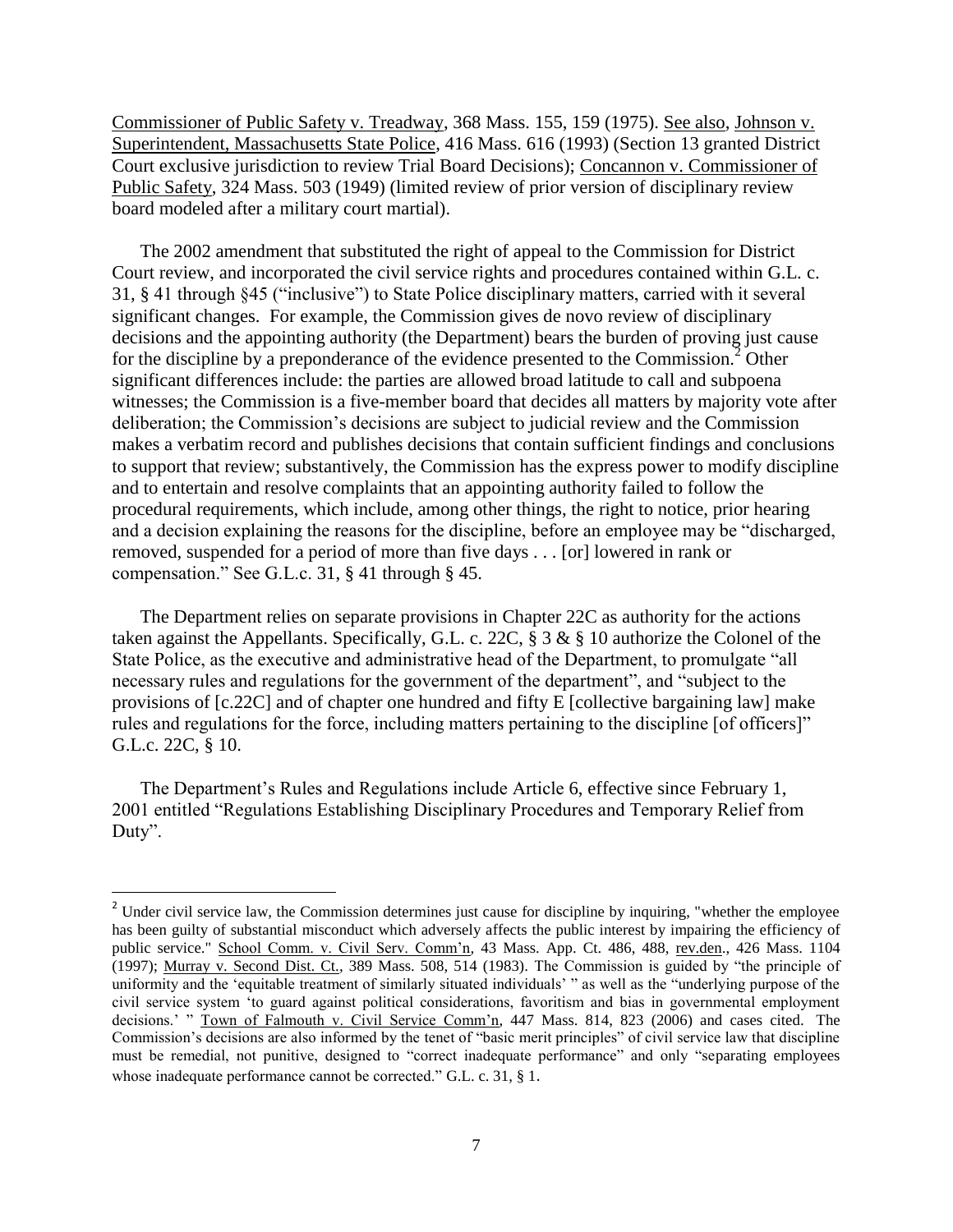- Section 6.1 provides the procedure for placing a Trooper who is "unfit for duty" due to a physical, mental or emotional condition on paid leave for up to five days, pending a fitness for duty evaluation and, thereafter, placed on "appropriate leave or duty status", to include Full Duty, No Duty or Temporary Modified Duty.
- Section 6.2 provides the procedure for convening a "duty status hearing" of a Trooper who (1) is "subject of a criminal investigation, is arrested or indicted or, if a criminal complaint is issued";  $(2)$  "is the subject of an internal investigation": (3) "engages in a strike or prohibited job action": (4) "failed to attend and successfully complete" mandatory training; (5) "is subject to a court order  $\dots$  to refrain from abusing a family or household member"; or (6) exceptional circumstances exist which warrant such duty status hearing. The "hearing" is conducted by a Duty Status Board who shall "expeditiously gather sufficient facts" and "after a review of the facts" recommend, subject to the approval of the Colonel, "whether the Trooper should be continued on full duty, or placed on restricted duty, suspended with pay or suspended without pay."
- Sections 6.3 through 6.4 provide the procedures for initiating "disciplinary action" after "investigation" for violations of Department Rules, Regulations, Policies, Procedures, Orders and Directives, preferring charges, and disposing of the charges without hearing.
- Sections 6.5 through 6.9 provide the procedure for a Trooper who has been "formally charged" to request a Trial Board and prescribes detailed rules for conducting the Trial Board (witnesses are called and cross- examined under oath) and making findings and recommendations to and for the approval of the Colonel.

In addition, the Department relies on the provisions of G.L.c. 22C, § 43, which provides:

"*Any person affected by an order of the department or of a division or officer thereof, may*, within such times as the colonel may fix, which shall not be less than ten days after notice of such order, *appeal to the colonel who shall thereupon grant a hearing, and after such hearing the colonel may amend, suspend or revoke such* order. Any person aggrieved by an order approved by the colonel may appeal to the superior court; provided, that such appeal is taken within fifteen days from the date when such order is approved or made. *The superior court shall have jurisdiction in equity upon such appeal to annul such order if found to exceed the authority of the department* or upon petition of the colonel to enforce all valid orders issued by the department. *Nothing herein contained shall be construed to deprive any person of the right to pursue any other lawful remedy*."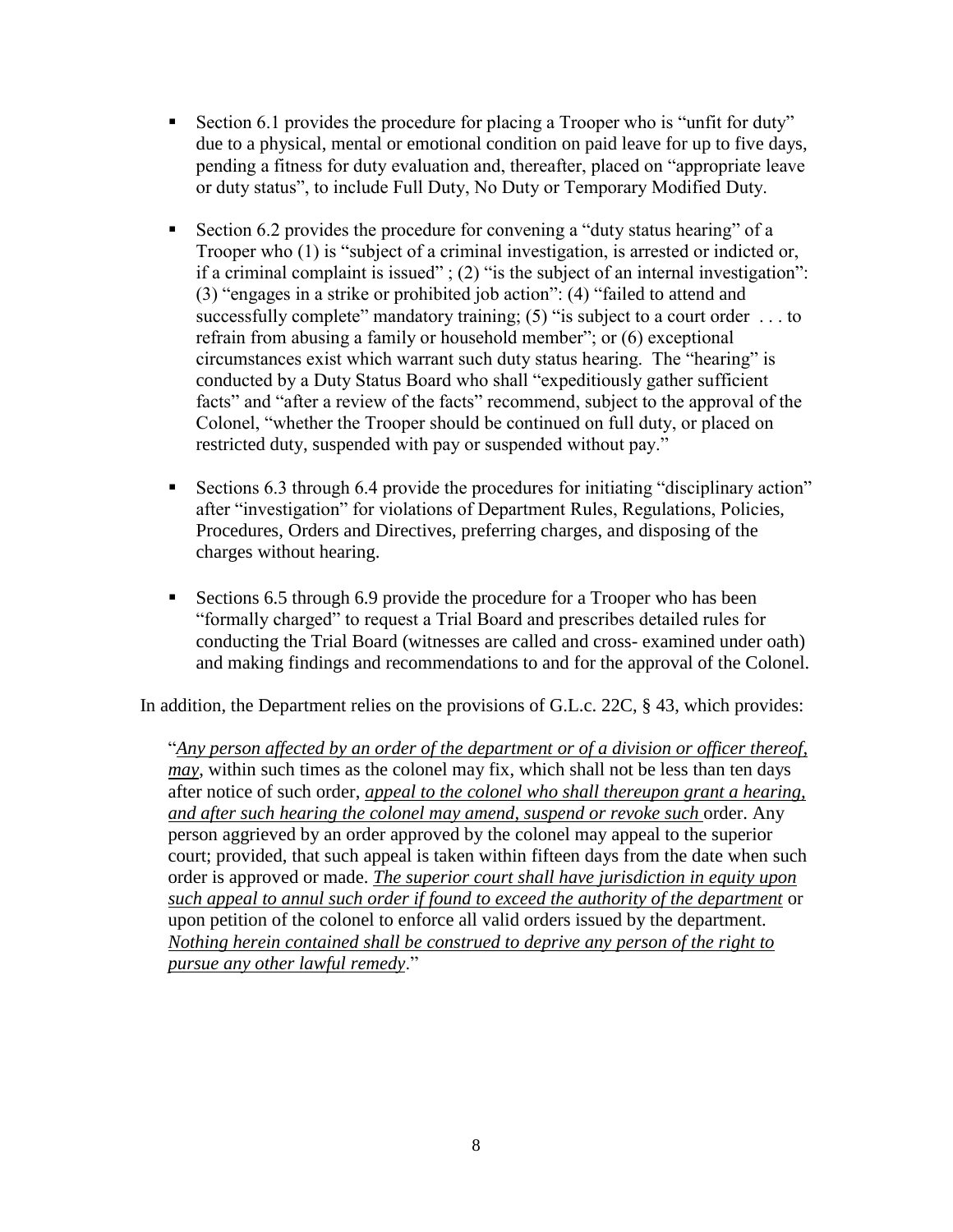#### *Analysis*

#### *Prior State Police Challenges to Commission Jurisdiction*

The Department's position here follows what has become a familiar pattern. Rather than defend the merits of the action taken, the Department claims that, as a matter of law, the Commission has no jurisdiction to review what they have done. Thus, the Department chose to offer no evidence to justify its decision to indefinitely suspend the Appellants without pay. Rather, the Department contends that they have taken no action to initiate disciplinary proceedings reviewable by the Commission under G.L c. 22C, § 13, but, rather, acted under authority of the Department's enabling statute and regulations which grant broad discretionary "administrative" powers over which the Commission has no power of oversight and review. Time and again, the Department has failed to prevail in this effort to insulate itself from Commission oversight and deprive its tenured members the full panoply of "basic merit principles" that preclude the involuntary suspension, discharge or separation without prior notice and hearing, that the legislature intended to guarantee them.

 The State Police began making jurisdictional challenges to the authority of the Commission granted under the 2002 revision to Section 13 in an appeal brought by a Trooper terminated by the Colonel after a Trial Board hearing and recommendations. In Reilly v. Department of State Police, 19 MCSR 107 (2006), the Commission allowed the Trooper's appeal in part and, under the authority provided by G.L.c.31, § 43, ¶2, modified the termination to a long-term suspension. On appeal to the Superior Court, the Department argued that the "only intent (or result) of the 2002 amendment of [G.L. c. 22c] Section 13 was to *create an unbiased forum* [i.e. – the Commission] for an aggrieved member to *voice a complaint* … *The disciplinary authority of the Colonel of the Massachusetts State Police is simply not, under Massachusetts General Laws, Chapter 22C, § 13 or any other mandate, subject to the jurisdiction of the Commission*." (Dep't of State Police v. Civ.Serv.Comm'n & Reilly, 24 Mass. L. Rptr. (Suffolk Sup. 2008)(Reilly) (*emphasis added*).

 The Reilly Court (McDonald, J.), rejected the Department's argument and affirmed the Commission's decision, stating in part:

"The problem with the position of the State Police is that runs afoul of the basic principle of statutory construction that a court 'will not interpret a statute so as to render it or any portion of it meaningless or superfluous'". [Citations omitted]

The parties agree that the 2002 amendment of Section 13 was filed on behalf of the State Police Association of Massachusetts (the "Association"). . . . Its clear purpose was to obtain what was perceived as the greater protection for Troopers and Sergeants of review by the Commission. The State Police acknowledges that the 2002 revision entitles a Trooper to a hearing before the Commission, but as quoted above, it submits the appellate remedy is limited to the hearing itself, i.e. that it provides no authority in the Commission to alter the Colonel's discipline. Apart from the inherent illogic of such an outcome, this interpretation would result in troopers having substantially less protection from alleged administrative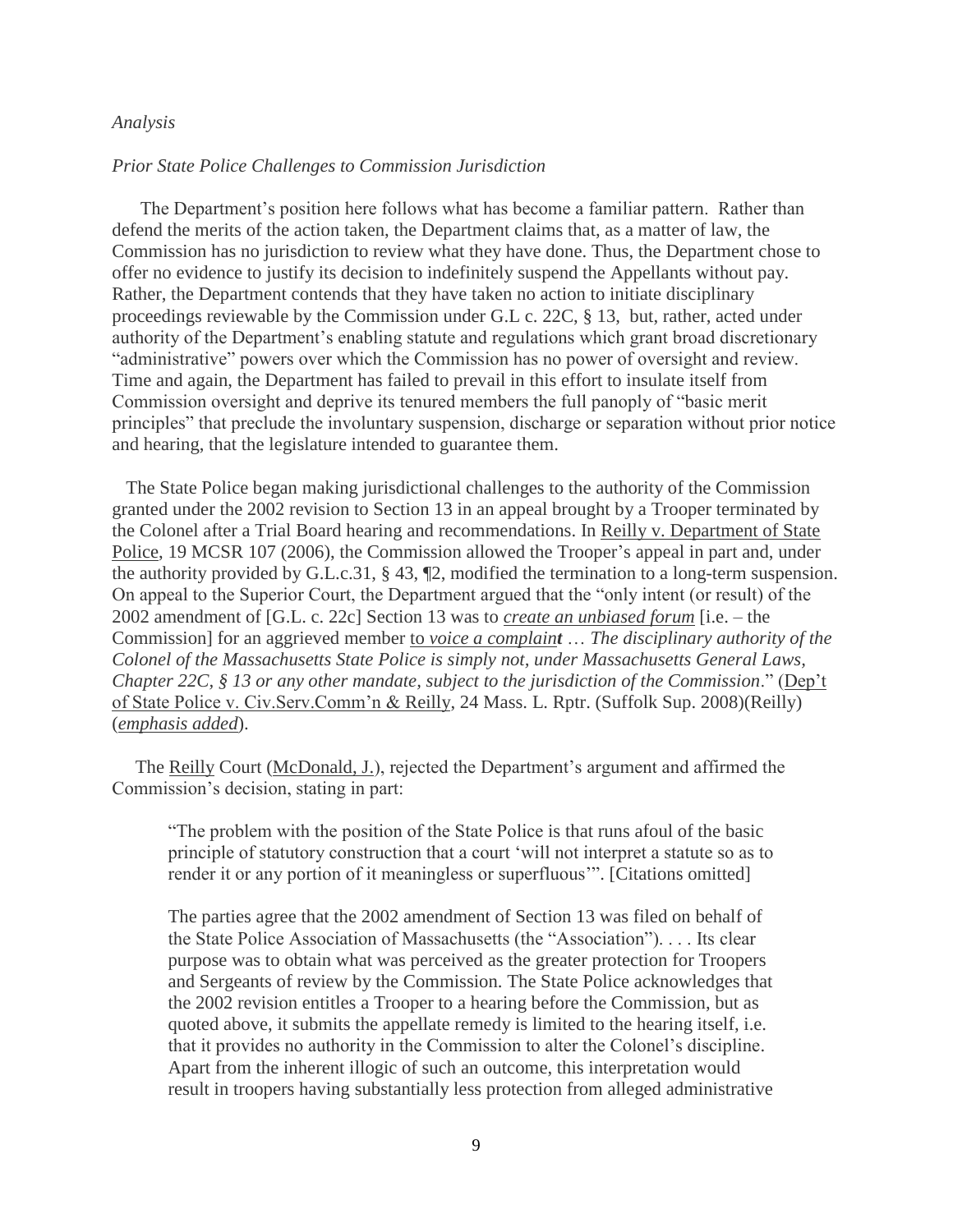error than they previously had. There is no support in the statutory text or in the legislative history of the 2002 revision for the [Department's] position. Among other things, the legislative history included the event that the Acting Governor's veto of the revised statute (such veto reasonably seen as intended to protect the executive prerogatives of the Colonel) was overridden in the Senate by a vote of 32 to 2". Reilly, 24 Mass.L.Rptr. 35, at 1-2.

 The Court's opinion also noted the Commission's specific substantive rights and procedural oversight under civil service law that the Commission applied in Trooper Reilly's appeal as a result of the incorporation of those rights and power of oversight through Section 13, as amended:

"In advancing its argument that the Commission lacked substantial evidence and just cause to vacate two violations found by the Colonel and to modify the Colonel's sanctions, the State Police runs into the obstacle that it failed to incorporate into the appellant record a transcript of the proceedings before the Commission [citing Covell v. Department of Social Services, 439 Mass. 766, 782 (2003) . . . found that the State Police had failed to inform Reilly of their purpose in advance of the interview in violation of her rights under . . . the collective bargaining agreement. . . .found that the sanction against Reilly was disproportionate when viewed against sanctions imposed in comparable cases . . . [a]nd was inequitable when measured against the State Police's actions against her superior who was complicit in Reilly's underlying misconduct . . ."

". . . .[J]udicial deference to the Commission's judgment . . . .is especially appropriate where the Commission is acting out of its statutory function to guard against inequitable treatment between similarly situated persons . . .and to protect employees from 'overtones of political control or objectives unrelated to merit standards." Reilly, 24 Mass.L.Rptr. 35, at 3.[citations omitted]

 In Hickey v. Department of State Police, 20 MCSR 436 (2007), the Commission allowed the appeal by a Trooper who had been required to forfeit twenty (20) days of vacation time by the Colonel after a hearing before the Trial Board. The Commission ordered the twenty (20) days of vacation time restored. On appeal, the Department (a) renewed the argument made in Reilly that .. the Commission had no authority to modify a decision of the Colonel under the amended statute; and (b) the Commission had no authority to review imposition of a forfeiture of vacation time because that form of penalty was not specifically enumerated in G.L. c. 31, §§ 41-45. Once again, the Department's arguments failed. The Court rejected the Department's first argument for the same reasons cited in Reilly. In rejecting the Department's second argument, the Court stated in part:

"The purpose of the statute in affording appellate rights would be defeated if that purpose could be subverted merely by the meting out of an equivalent penalty under a different name). See Sullivan v. Chief Justice for Admin. & Mgmt. of the Trial Court, 448 Mass. 15, 24 (2006) ('if a liberal, even not literally exact, interpretation of certain words is necessary to accomplish the purpose indicated by the words as a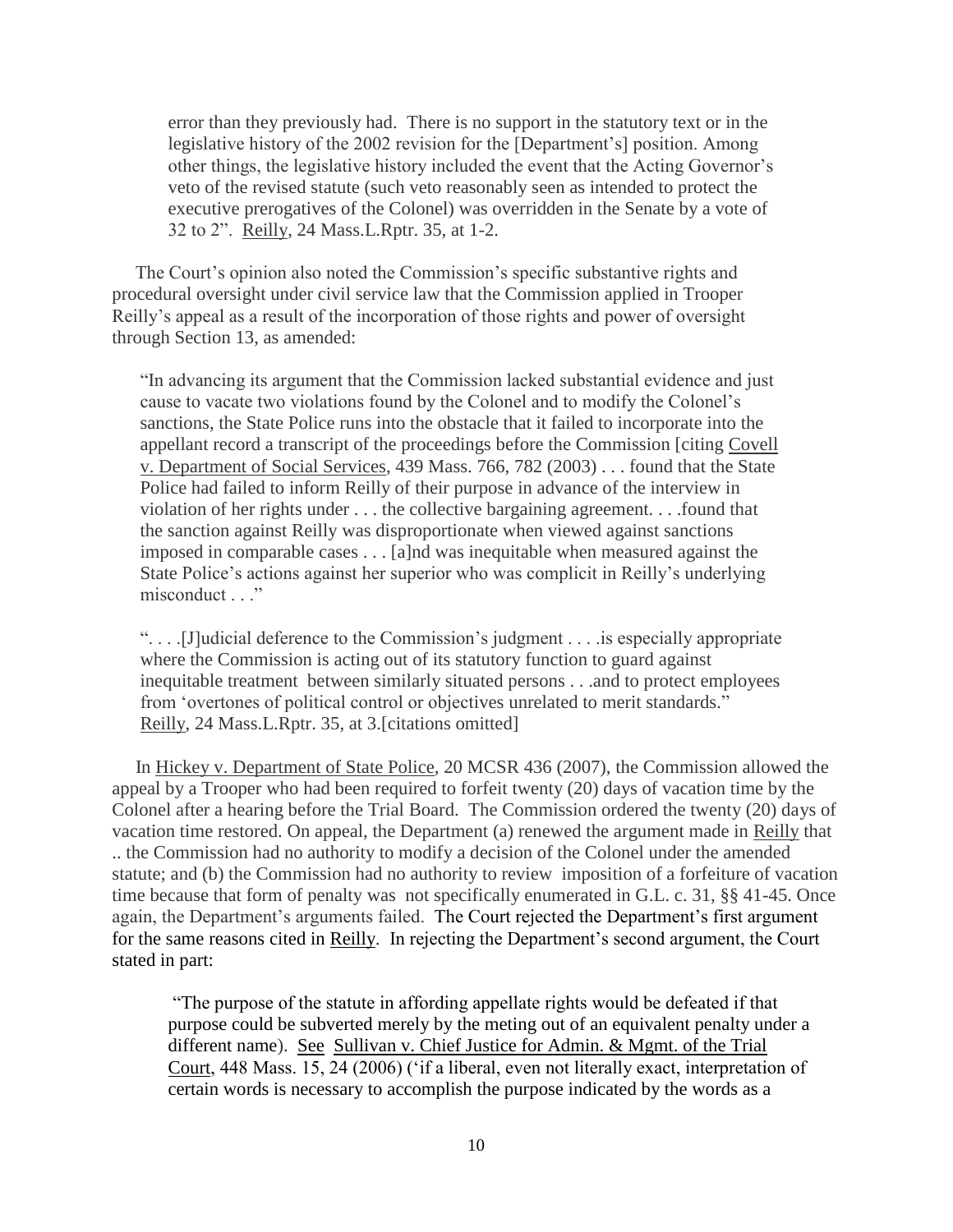whole, such interpretation is to be adopted rather than one which defeat that purpose'). Even though the loss of accrued time is not specifically enumerated in the statute, the Court holds that such penalty is equivalent to a suspension under the Guidelines and is therefore properly appealable to the Commission."

Department of State Police v. Civ.Serv.Comm'n, Suffolk Sup. Crt. No. 07-3766- A(2008)

 In 2017, the Department again argued that the Commission had no authority to review a decision by the Colonel to require the forfeiture of vacation time of a Trooper. The Court rejected the Department's challenge for the same reasons stated in Hickey. (See Doherty v. Dep't of State Police and Civ. Serv. Comm'n, Suffolk Sup. Crt. No. 16-2143-H (May 5, 2017) (ruling on Department's Motion to Dismiss).

 In 2014, three (3) Troopers filed appeals with the Commission to contest their termination by the Colonel. See Gately v. Dep't of State Police, 28 MCSR 294 (2015); McGarry v. Dep't of State Police, 28 MCSR 305 (2015); and Walsh v. Dep't of State Police, 28 MCSR 309 (2015). The underlying facts regarding all three (3) appeals were similar. In each case, based on alleged misconduct, the Colonel suspended the Trooper's license to carry a firearm and then, according to the Department, "administratively discharged" each Trooper. Each of the Appellants filed an appeal with the Commission.

 In each of the above cases at the Commission, the Department argued that the Commission lacked jurisdiction to hear these appeals. The record in Walsh shows that Trooper Walsh had elected to pursue his rights to a Trial Board under G.L. c. 22C, §13, and a Trial Board was actually scheduled to be conducted on September 30, 2014 through October 3, 2014. Prior to September  $30<sup>th</sup>$ , the Department "administratively discharged" Trooper Walsh and the Trial Board did not go forward. The Department, via a Motion to Dismiss dated October 29, 2014, argued that:

"The Commission should dismiss this appeal based on a lack of jurisdiction where Appellant was generally discharged through an administrative process and not dishonorably discharged following a disciplinary proceeding. Although granted a limited right of appeal to the Commission by Section 13 of Chapter 22C, tenured members of the uniformed branch of the State Police are not civil service employees and are, in fact, specifically exempted from the requirements of Chapter 31 by M.G.L. c. 22C, § 10. Under M.G.L. c. 31, §§ 41-45, only specific disciplinary actions taken or recommended by an employer or appointing authority is subject to Commission review. To sustain a cognizable appeal, the requirements of both Chapter 22C, §13 and Chapter 31, §§ 41 and 43 must be satisfied. That is, the Appellant must establish that he or she is 'aggrieved' by the findings of a Trial Board and that the discipline imposed is subject to the Commission's limited authority under §§41-45 of Chapter 31. This is not the case here where no Trial Board was held and the Appellant's discharge was not disciplinary in nature."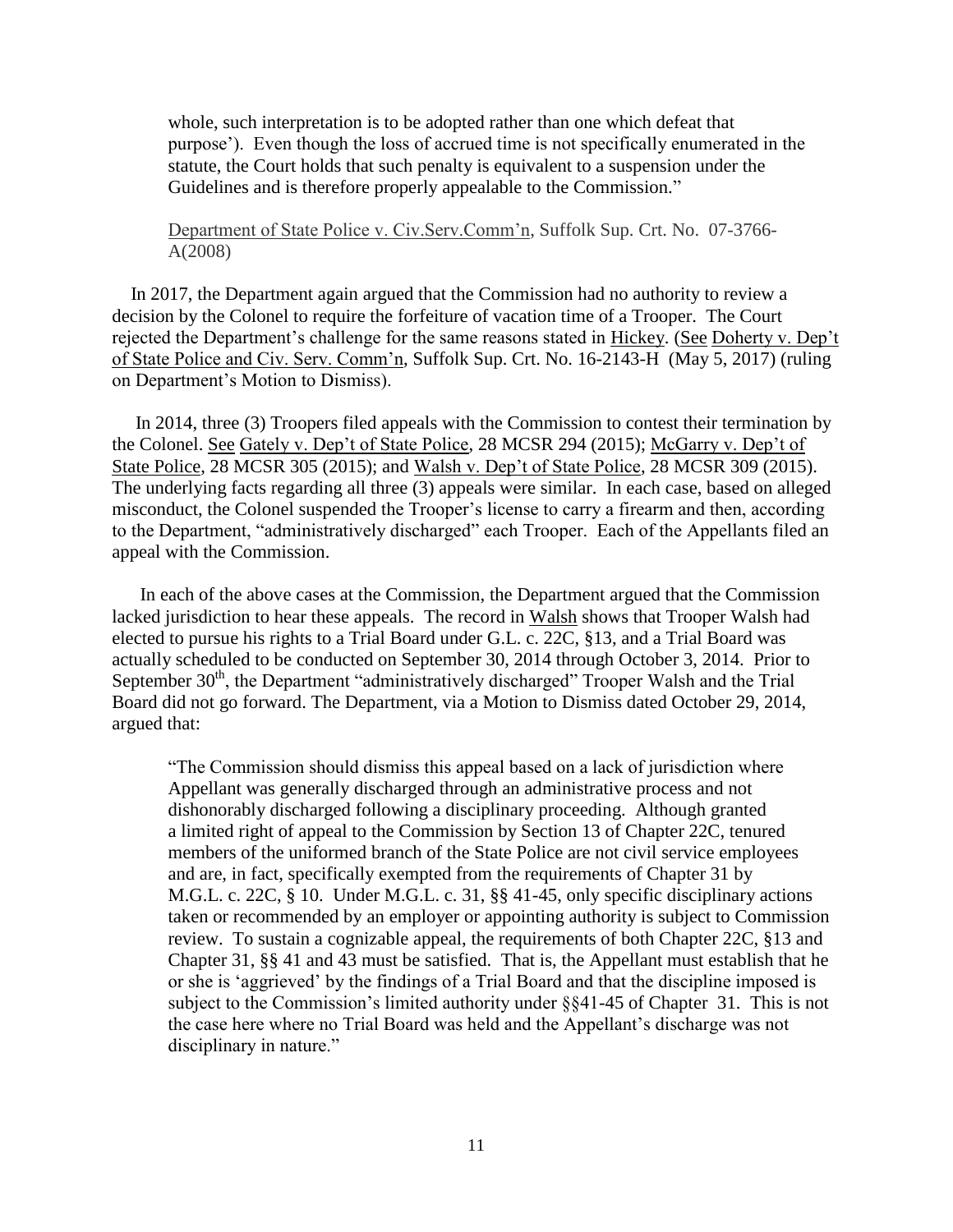"As further grounds of the Commission's lack of jurisdiction over this matter, the Appellant has simultaneously filed for an appeal hearing pursuant to M.G.L. c.22C, §43 … The law is clear in providing the Appellant, who has been 'affected by an order of the department', with an appeal hearing pursuant to M.G.L. c.22C, §43. Appellant has demonstrated his awareness of this proper means of recourse, as he timely filed for such an appeal with the Department, and that appeal is pending."

In McGarry, Trooper McGarry also filed a complaint against the Department in United

States District Court. The Department filed a Motion for Judgment on the Pleadings in the U.S.

District Court which was heard by Judge William G. Young on March 5, 2015. As part of that

hearing, counsel for the Department stated:

"Mr. McGarry's clearly taking issue with the fact that he was discharged and was not given a hearing under the Trial Board procedure which is set forth in the state police rules under I believe it's Rule 6.7. Now, the case law and, I believe, these are cited in our brief, both O'Neill and Hadfield and others, um, set forth the analysis on the first prong of Parratt-Hudson in that you have to look at whether, um, is this in the state of the official or is this an issue with actual procedure in place?"

"Now, clearly here the state police has adequate procedure in place for disciplinary discharges such as the trial court. So once we acknowledge that, we move on to the second prong, which is are there adequate state remedies that Mr. McGarry can seek, um, post-deprivation remedies. And there are."

"Under Chapter 22C, Section 13, he can appeal to the Civil Service Commission and he has done that. He can also appeal under Chapter 22C, Section 43, to the Superior Court seeking review of the Colonel's decision, um, and he has done that as well ….".

McGarry v. Alben, United States District Court No. 1:114-cv-13407-WGY (2015) (Motion Hearing Transcript)

 On June 11, 2015, the Commission issued "Orders of Dismissal Pending a Future Effective Date" in McGarry and Walsh that would allow the Troopers to re-open their appeals after the disposition of the pending Superior Court actions.<sup>3</sup> In those orders, the Commission stated:

 "Nothing in this decision is intended to express any opinion on the merits of the Department's actions in terminating the Appellant's employment in this matter or to decide whether the Department acted within lawful statutory authority to terminate the Appellant[s] without a Trial Board process, whether the Commission is without jurisdiction to review the 'just cause' for the termination under any

<sup>&</sup>lt;sup>3</sup> The <u>Gately</u> appeal was dismissed as Trooper Gately had subsequently retired with an effective retirement date that preceded the discipline.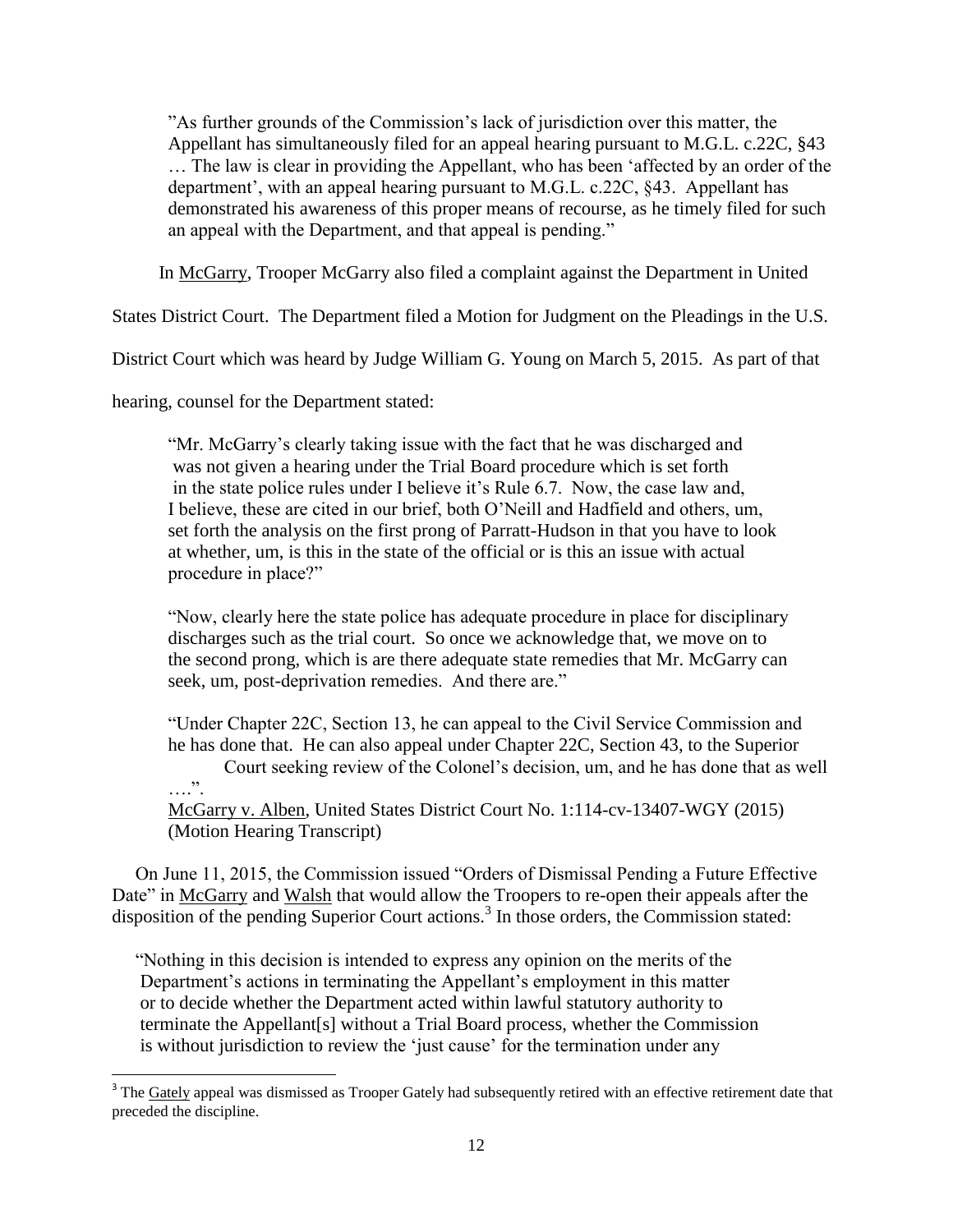circumstances, or what effect, if any, the final determinations in the pending civil actions under G.L. c. 140 or G.L. c. 22C, s. 43 may have on such further proceedings before the Commission."

#### *Current State Police Challenge to Commission's Jurisdiction*

 In the four present appeals, as it did in in Walsh and McGarry, the Department argues that the Appellants have not been suspended through a *disciplinary* process, but, rather, through an *administrative* process that is not subject to review by the Commission, claiming that the Department's action was taken pursuant to the Colonel's power to order "any person" be "suspended without pay" on the recommendation of a Duty Status Board, pursuant to G.L.c. 22C, § 43 and Section 6.2.4 of Article 6 of the Department's Rules and Regulations ("Regulations Establishing Disciplinary Procedures and Temporary Relief From Duty"). The Department asserts that the Appellants have not been disciplined, no "charges" have been "preferred" and no Trial Board hearing has been held. Thus, the Department contends that the Colonel's actions do not come within the scope of G.L.c. 22C,§ 13, cannot be appealed to the Commission and the Appellants' remedy is limited to an appeal to the Superior Court after a "Section 43" hearing (that is yet to occur) before the Colonel.

 This new variation on the same theme presents the most direct challenge yet to the Commission's oversight of the Department's discipline of its uniformed members and defies logic and commonsense. For several months, the Appellants have been removed from the payroll of the State Police, receiving no pay and no benefits, including loss of employersponsored health insurance benefits for themselves and their families. G.L. c. 31, § 1 makes no distinction between so-called disciplinary and non-disciplinary suspensions defining a suspension as: "a *temporary, involuntary separation* of a person from his civil service employment by the appointing authority." Each of the Appellants has, at least, been temporarily and involuntarily separated from their employment. The Legislature, via the 2002 amendment to Section 13, clearly intended for uniformed members of the State Police to be entitled to access the Commission for all adverse employment actions that fall within the scope of G.L. c. 31, § 41, and that includes removal from the payroll, i.e. suspensions without pay.

 That leads to the next, related argument of the Department. The Department argues that the Commission's only authority is to review a decision made after a Trial Board has been conducted, arguing in part that: " … the Commission's jurisdiction or 'just cause' review of Department Trial Board decisions is, pursuant to M.G.L. c. 22c, §13, expressly limited to those matters where a member is both aggrieved by the finding of a trial board and as a consequence of that finding, discharged, removed, suspended laid off, transferred, lowered in compensation, or the subject of position elimination as contemplated by M.G.L. c. 31 §§ 41-45. That contradicts what the State Police argued before Judge Young in Federal District Court in March 2015 in McGarry. In that case, Trooper McGarry had not been provided with a Trial Board proceeding before being disciplined, yet the State Police stated in part that: "under Chapter 22C, Section 13,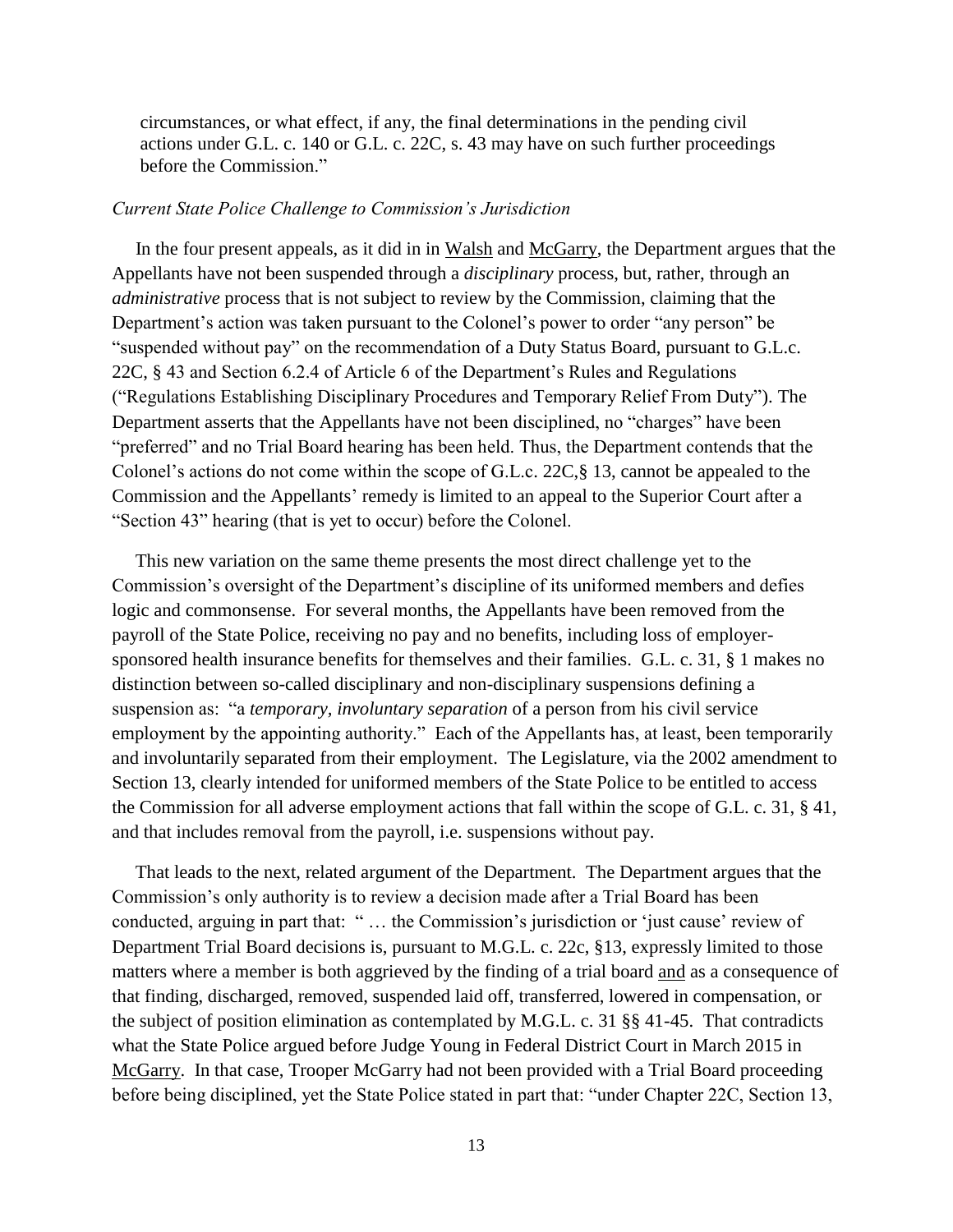he [McGarry] can appeal to the Civil Service Commission and he has done that. He can also appeal under Chapter 22C, Section 43, to the Superior Court seeking review of the Colonel's decision, um, and he has done that as well ….". [emphasis added]. The State Police's argument in McGarry more closely aligns with the plain language of G.L. c.22C, § 43 which states in part: "Nothing herein contained shall be construed to deprive any person of the right to pursue any other lawful remedy." The Commission's authority to hear and rectify procedural flaws in the appointing authority's actions, in addition to, as well as independent of, the merits of any disciplinary actions is precisely what the Legislature intended by making express provision for such oversight in Sections 42 and 43 of the civil service law.

 Here, however, the Department argues that any and all of the Appellants' appeal rights are limited to the Superior Court, *after* the Appellants receive a Section 43 hearing, which, as of the date of the full hearing, had still not been held. The Department argues that all due process requirements will be met as the Appellants will receive (at a time chosen by the State Police) a hearing and that the judicial appeal of the Department's position will require the State Police to show that their decision was based on substantial evidence. This argument fails for several reasons.

 First, it is entirely unclear what standard of review applies to a "Section 43" appeal to Superior Court. In the most recent appellate decision in which the issue is discussed, the Department was arguing that the Superior Court must apply a Chapter 30A "arbitrary and capricious" standard under a Chapter 30A review, not a "substantial evidence" standard".

 Second, whatever the form of judicial review standard may be, it plainly falls short of the "de novo" review that applies to a Commission appeal. See, e.g., Police Dep't of Boston v. Kavaleski, 463 Mass. 680, 688-89 (2012); City of Leominster v. Stratton, 58 Mass.App.Ct. 726, 727-28, rev.den.. 440 Mass. 1108 (2003). The significantly greater level of scrutiny that the Commission gives to a Trooper's appeal from the type of "30A" review that the Trooper would receive in a Superior Court stands as one of the core benefits that the Legislature intended to provide when it amended Section 13. It places form over substance to claim that Section 13 does not apply because the Appellants have not been "formally charged" with misconduct and have not been tried and convicted by a Trial Board, when it is the Department's flouting of those requirements that is the cause of that dilemma.

 Third, the summary nature of the "administrative" process that the Department claims permits the Colonel to remove a tenured Trooper from the payroll, pending a hearing that has no specific time frame, rules or procedures to govern it, makes further review of any type virtually impossible. Cutone v. Colonel McKeon and Dep't of State Police, Hampden Sup. Crt. No. 16- 570 (2017), a "Section 43" appeal in which the Court applied a "substantial evidence" test over the objection of the Department, offers important insight into just how little "due process"the Department believes it needs to provide to uniformed members in a Section 43 proceeding . In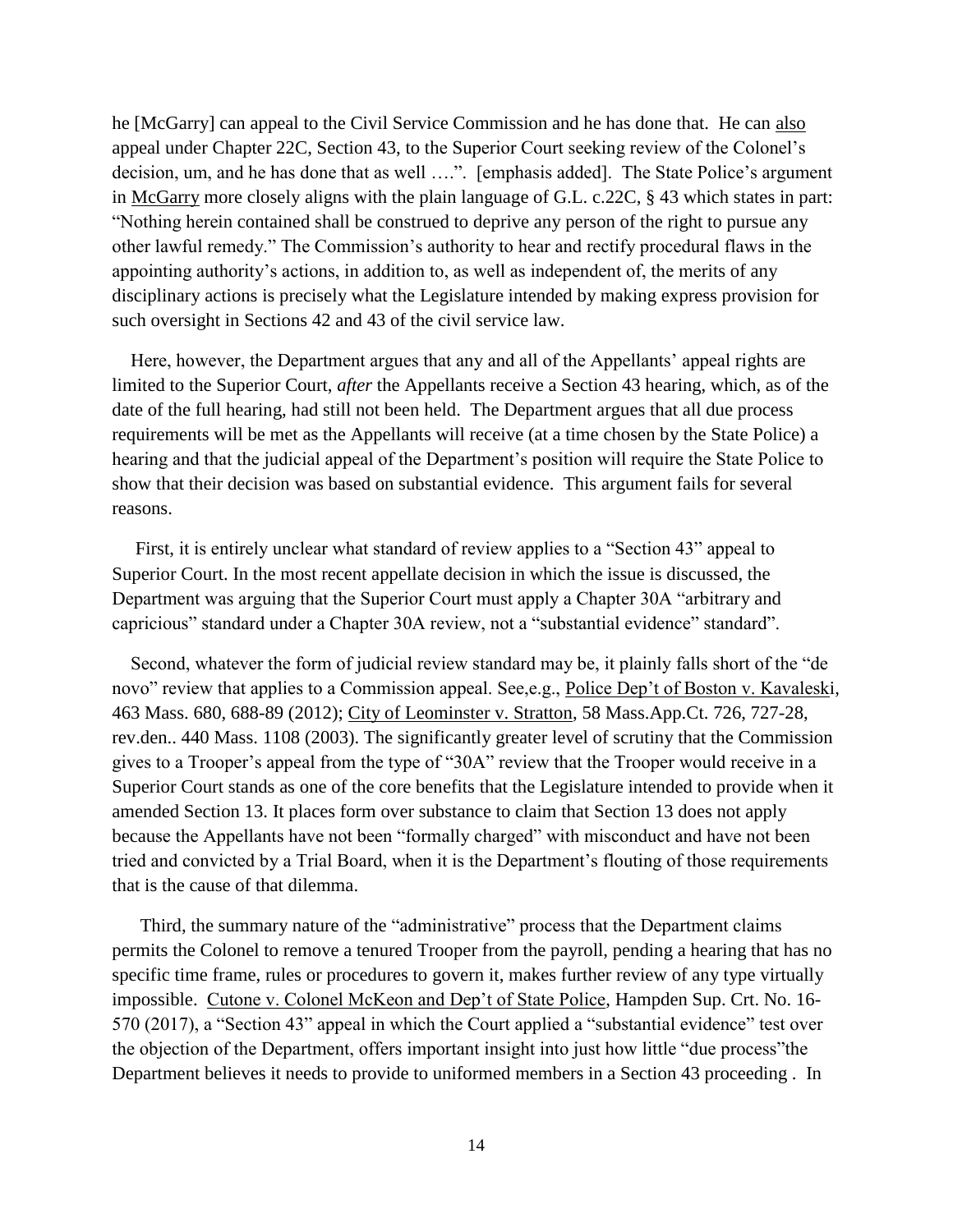Cutone, the Colonel had denied the Trooper permission to engage in certain outside employment. The Superior Court judge made the following conclusions:

 *"It is plain from this administrative record that the defendants [State Police] made strategic decisions which had a deleterious effect on the meaningfulness of Trooper Cutone's § 43 hearing.* Despite holding strong opinions, the Colonel elected not to appear at the hearing and testify in support of his reasons for opposing Trooper Cutone's proposed off-duty employment. Neither did the defendants designate any other witness to testify in support of the denial. *This tactic effectively insulated the defendants' motivation from any meaningful scrutiny at the hearing, either by Trooper Cutone, his legal counsel, or the hearing officer*. Trooper Cutone was deprived of an opportunity at the hearing to assess and cross-examine the Colonel, or his designee on the accuracy or legitimacy of the reasons for denial. And because defendants present no testimony, Trooper Cutone was further deprived of any opportunity to present rebuttal testimony. Instead, *the defendants elected to sit back, discount the § 43 hearing process guaranteed to one of its troopers, and hold in reserve their perceived right to arbitrarily overrule the hearing officer's findings and conclusions, without providing the Trooper any further administrative recourse. This 'hiding in the weeds' or 'rope a dope' hearing tactic, as some judges have labeled it, deprived Trooper Cutone of a meaningful due process hearing.*"

See also, Costa v. DiFava, 12 Mass.L.Rptr. 45 (Sup.Ct. 2000) (Colonel required to promulgate rules and regulations governing the appeals regarding promotional examinations).

 The Court's description of the process in Cutone has a familiar ring to it. Here, in the instant appeals, the Appellants were removed from the payroll after a brief duty status hearing in which the only evidence presented was a hearsay memo to which the Appellants effectively had no opportunity to respond. With the Appellants now off the payroll, the Department unilaterally decides when the Section 43 hearing will be held, thus keeping the Appellants on unpaid leave and preventing them even from filing an appeal in Superior Court. Here, as of the date of the full hearing, the Appellants had been without pay or benefits for several months. During the motion hearing proceeding, I asked counsel for the Department, if, after a Section 43 hearing, no formal disciplinary charges were preferred, whether the Troopers would receive their lost pay and benefits. The equivocal answer I received was that the Troopers could make a "request" to be reimbursed. This does not strike me as being consistent with the due process rights required of public employees whose pay and benefits have been stopped by their employer. As tenured members of the Department (more than one year of service), the Appellants possess a protected property interest in continued employment and have a right to due process before the Department can deprive them of it. E,g., Cleveland Bd. of Educ. v. Loudermill, 470 U.S. 532, 538 (1985). See Dasey v. Anderson, 304 F.3d 148, 157-57 ( $1<sup>st</sup> Cir. 2002$ ) (distinguishing probationary Troopers, who may be discharged without any pre-termination hearing, from tenured troopers with more than one year experience, who are guaranteed the right to a pre-termination hearing under G.Lc.22C,§13, MSP Rule 6.5.1 and a collective bargaining agreement); Gurry v. Colonel, Dep't of State Police, 88 Mass.App.Ct. 1101 (2015 (Rule 1:28 decision) (same).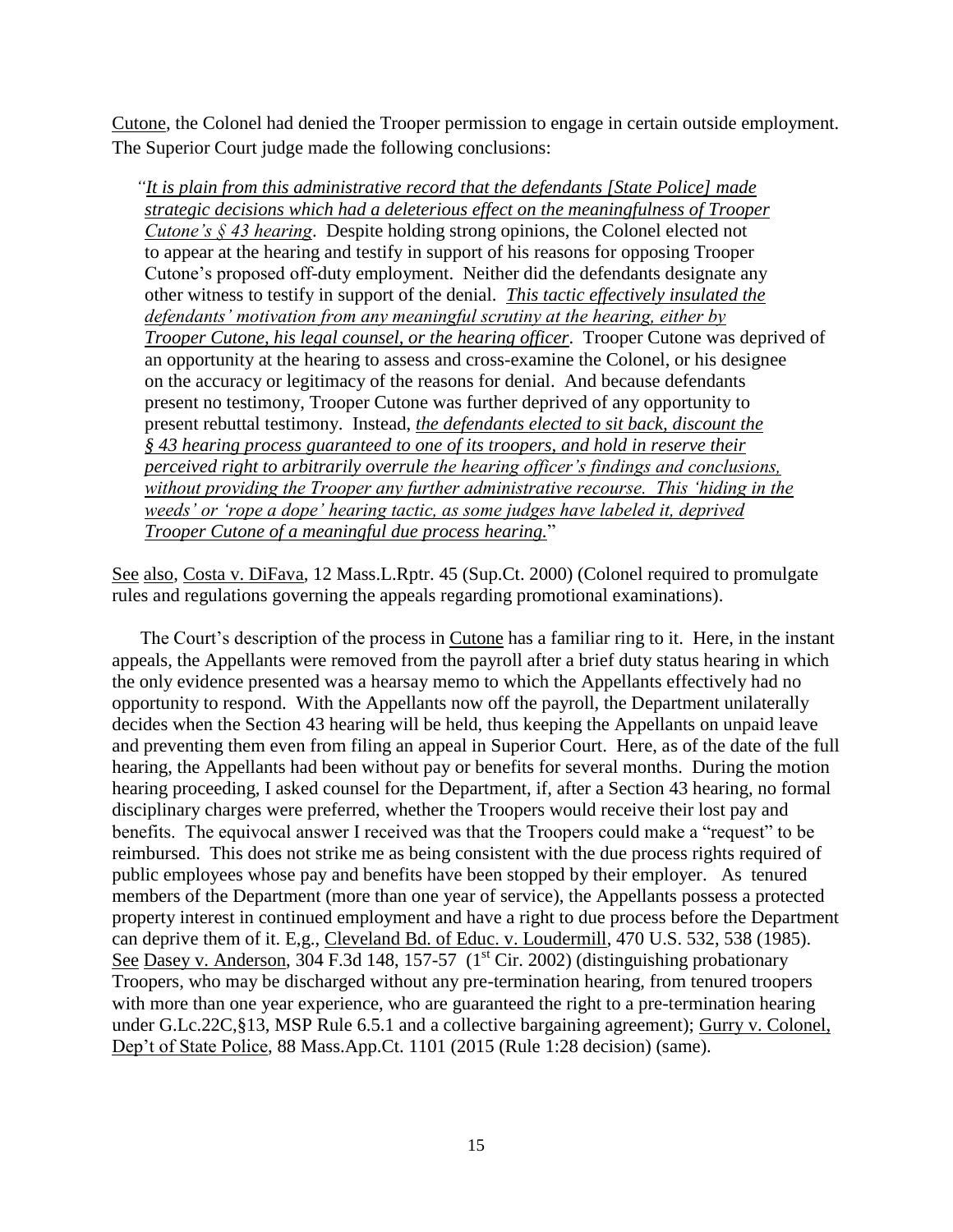More broadly, when the Legislature intended public employers to have the ability to remove employees from the payroll without typical due process protections such as a prior hearing, it has said so, as it has in G.L. c. 30, § 59 which states:

An officer or employee of the commonwealth, or of any department, board, commission or agency thereof, or of any authority created by the general court, may, during any period such officer or employee is under indictment for misconduct in such office or employment or for misconduct in any elective or appointive public office, trust or employment at any time held by him, … if he was appointed by some other appointing authority, be suspended by such authority, whether or not such appointment was subject to approval in any manner. Notice of said suspension shall be given in writing and delivered in hand to said person or his attorney, or sent by registered mail to said person at his residence, his place of business, or the office or place of employment from which he is being suspended. Such notice so given and delivered or sent shall automatically suspend the authority of said person to perform the duties of his office or employment until he is notified in like manner that his suspension is removed. A copy of any such notice together with an affidavit of service shall be filed with the state secretary.

Any person so suspended shall not receive any compensation or salary during the period of such suspension, nor shall the period of his suspension be counted in computing his sick leave or vacation benefits or seniority rights, nor shall any person who retires from service while under such suspension be entitled to any pension or retirement benefits, notwithstanding any contrary provisions of law, but all contributions paid by him into a retirement fund, if any, shall be returned to him, subject to section 15 of chapter 32. The employer of any person so suspended shall immediately notify the retirement system of which the person is a member of the suspension and shall notify the retirement board of the outcome of any charges brought against the individual.

…

….

 $\overline{\phantom{a}}$ 

If the criminal proceedings against the person suspended are terminated without a finding or verdict of guilty on any of the charges on which he was indicted, his suspension shall be forthwith removed, and he shall receive all compensation or salary due him for the period of his suspension, and the time of his suspension shall count in determining sick leave, vacation, seniority and other rights, and shall be counted as creditable service for purposes of retirement." (emphasis added)

 The Department has cited no authority, and I have been made aware of none, that has construed Section 43 and/or Department Rule 6.2 (Duty Status Hearing) to circumvent the established disciplinary process set forth in Department Rules 6.4 through 6.9, and, similarly, allow the removal of a Trooper from the payroll without the prior investigation, charges and prediscipline Trial Board hearing that the latter requires.<sup>4</sup>

<sup>&</sup>lt;sup>4</sup> The Department's citation to a footnote in McCormack v. Department of State Police, D1-12-308, (2014) that the Commission has "long recognized" that uniformed members of the State Police appeal to the Commission regarding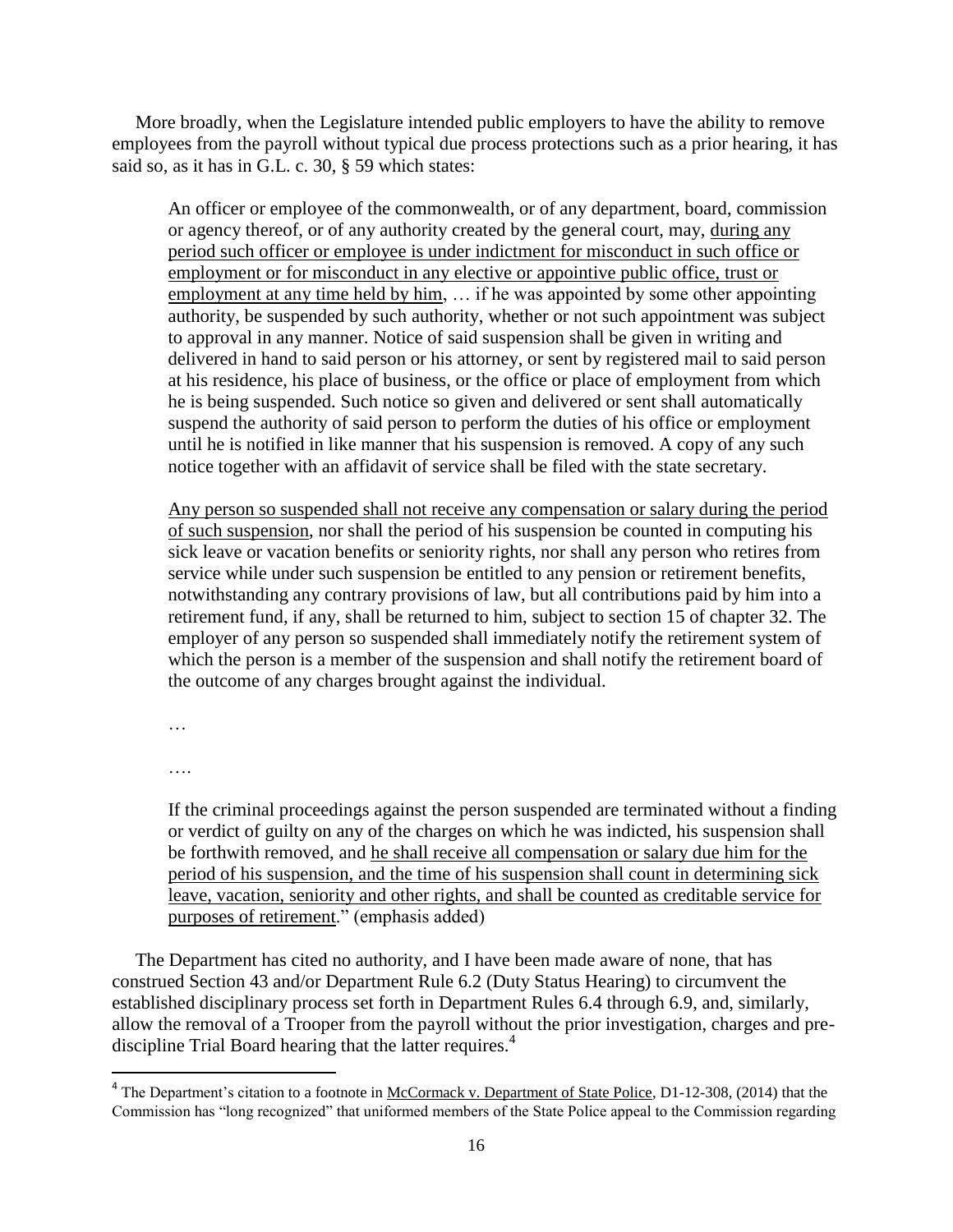In addition, the use of the "duty status" approach to making what amount to findings of serious misconduct is fraught with problems for the accuser, as the absolute privilege for defamatory statements in internal affairs investigations attaches only when proceedings are "quasi-judicial" in nature,[and a trial board would qualify but a duty status board probably would not. See Fisher v. Lint, 69 Mass.App.Ct. 360 (2007).

 There may well be circumstances under which Section 43 may be invoked to enable the Colonel to effect true administrative changes in the "duty status" of tenured (as opposed to probationary) uniformed members of the Department.<sup>5</sup> See, e.g., Gray v. Foley, 26 Mass.L.Rptr. 239 (2009) (demotion of major to captain without affording officer the right to answer charges before a trial board "may have been a technical violation of G.L.c.22C, §13 and Articles 6.5 and 6.7 of the Rules and regulations", the Colonel had the complete discretion to select members of his "command staff" and "whatever procedural irregularities" occurred, the officer was not entitled to any relief under any applicable law); Greaney v. Colonel, Dep't of State Police, 52 Mass.App.Ct. 789 (2000), aff'd, 438 Mass. 1008 (2002). Using Section 43, however, as an exclusive means to replace the proper channels for investigating, charging and reviewing Departmental disciplinary actions in the guise of administrative "duty status" changes would create an absurd result that, in effect, would invite use of that process in nearly every future disciplinary matter, essentially nullifying the 2002 amendment of Section 13, an outcome that is clearly inconsistent with the overall purpose of the law and the intent of the Legislature. See generally, Benoit v. Hillman, 1998 WL 1181783 (Supt Ct. 1998) (citing authority to suggest that, by the proviso in the final sentence of Section 43, the Legislature expressed an intent that Section 43 would not be the exclusive vehicle to redress injury caused by Departmental orders even when covered by that section of the law).

#### *Conclusion and Relief to be Granted*

l

 For all of the above reasons, I have concluded that: (1) the Appellants have been deprived of their right to a hearing before they may be suspended without pay, as intended by the provisions of G.L.c. 22C, § 13, G.L.c. 31,§ 41 through 45, Department Rules 6.4 through 6.9, and, to the

an order to suspend a Trooper without pay following a duty status hearing is inapposite. McCormack never filed a timely appeal with the Commission challenging his suspension without pay after a duty status hearing and the Commission Decision did not turn on this point.. Moreover, the Commission's position on this issue was squarely addressed in its more recent decisions in Walsh and McGarry, referenced above.

<sup>&</sup>lt;sup>5</sup> Department Rule 6.2.1 identifies some examples that would seem appropriate for administrative action, including a member who has been indicted, under a domestic abuse order, and Rule 6.2.4 provides for placing an officer on "restricted duty" or "suspended with pay ", which are actions that would not offend the rights of tenured troopers under Section 13 or the collective bargaining agreement. Allowing such actions for an officer who is "the subject of an internal investigation" or in other undefined "exceptional circumstances" however, are situations that are problematic and offend those rights. Where the provisions of Department Rule 6.2 purport to authorize "suspension without pay" under other circumstances that lack statutory support and are in conflict with the provisions of the applicable collective bargaining agreement, that is when they are unlawful and unenforceable. See., e.g., Dasey v. Anderson, 304 F.3d 148 (1<sup>st</sup> Cir. 2002); Sulivan v. Superintendent, Dep't of State Police, 92 Mass.App.Ct. 1128 (2018)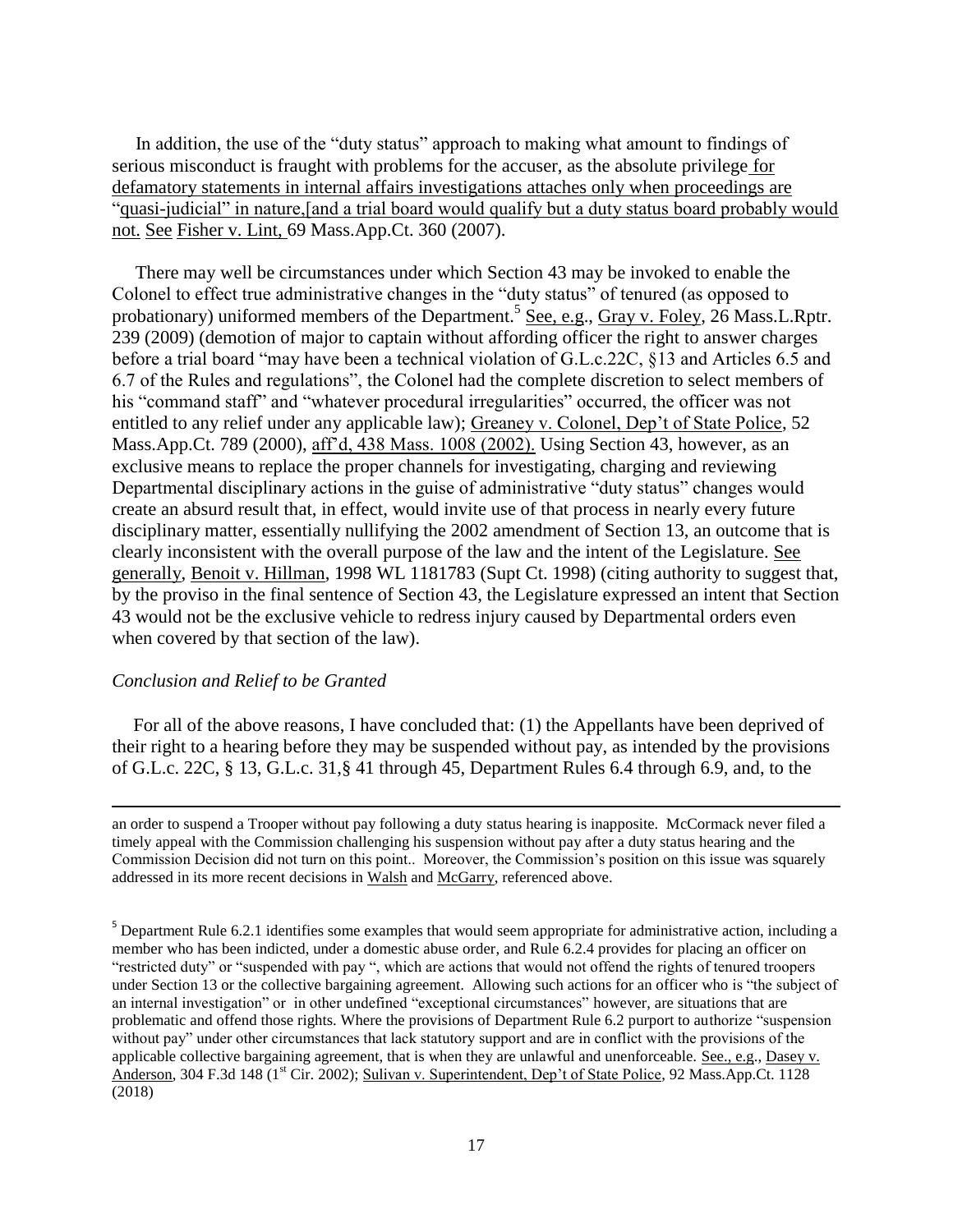extent applicable, the provisions of the collective bargaining agreement governing their employment with the Department; and (2) the Appellants may contest their suspensions to the Commission, which has jurisdiction to rectify procedural irregularities pursuant to G.L.c.31, §42, as well as require that the Department prove just cause for their suspension by a preponderance of the evidence, pursuant to G.L.c.31, § 43.

 The relief to be granted in this situation would be the same whether the Commission acts under its authority to rectify procedural error under G.L.c.31, § 42, or for the failure of the Department to meet its burden to establish just cause for the suspensions by a preponderance of the evidence presented to the Commission. As the Department has violated the Appellants' procedural rights to a hearing prior to imposing the suspensions, and has chosen to present no evidence at the full hearing, the Appellants are entitled to be reinstated to their positions. Nothing in this Decision precludes the Department from initiating appropriate disciplinary proceedings to investigate, charge, and after a Trial Board hearing, convict, one or more of the Appellants, for the misconduct which has been established, subject to the Appellants further appeal, if necessary, for a de novo review by the Commission.

# G.L.c.31,§ 42 states:

Any person who alleges that an appointing authority has failed to follow the requirements of section forty-one in taking action which has affected his employment or compensation may file a complaint with the commission. Such complaint must be filed within ten days, exclusive of Saturdays, Sundays, and legal holidays, after said action has been taken, or after such person first knew or had reason to know of said action, and shall set forth specifically in what manner the appointing authority has failed to follow such requirements. *If the commission finds that the appointing authority has failed to follow said requirements and that the rights of said person have been prejudiced thereby, the commission shall order the appointing authority to restore said person to his employment immediately without loss of compensation or other rights*. (*emphasis added*)

# G.L. c.31, § 43 states:

"If the commission by a preponderance of the evidence determines that there was just cause for an action taken against such person it shall affirm the action of the appointing authority, otherwise it shall reverse such action and the person concerned shall be returned to his position without loss of compensation or other rights; provided, however, if the employee, by a preponderance of evidence, establishes that said action was based upon harmful error in the application of the appointing authority's procedure, an error of law, or upon any factor or conduct on the part of the employee not reasonably related to the fitness of the employee to perform in his position, said action shall not be sustained and the person shall be returned to his position without loss of compensation or other rights. The commission may also modify any penalty imposed by the appointing authority." (emphasis added)